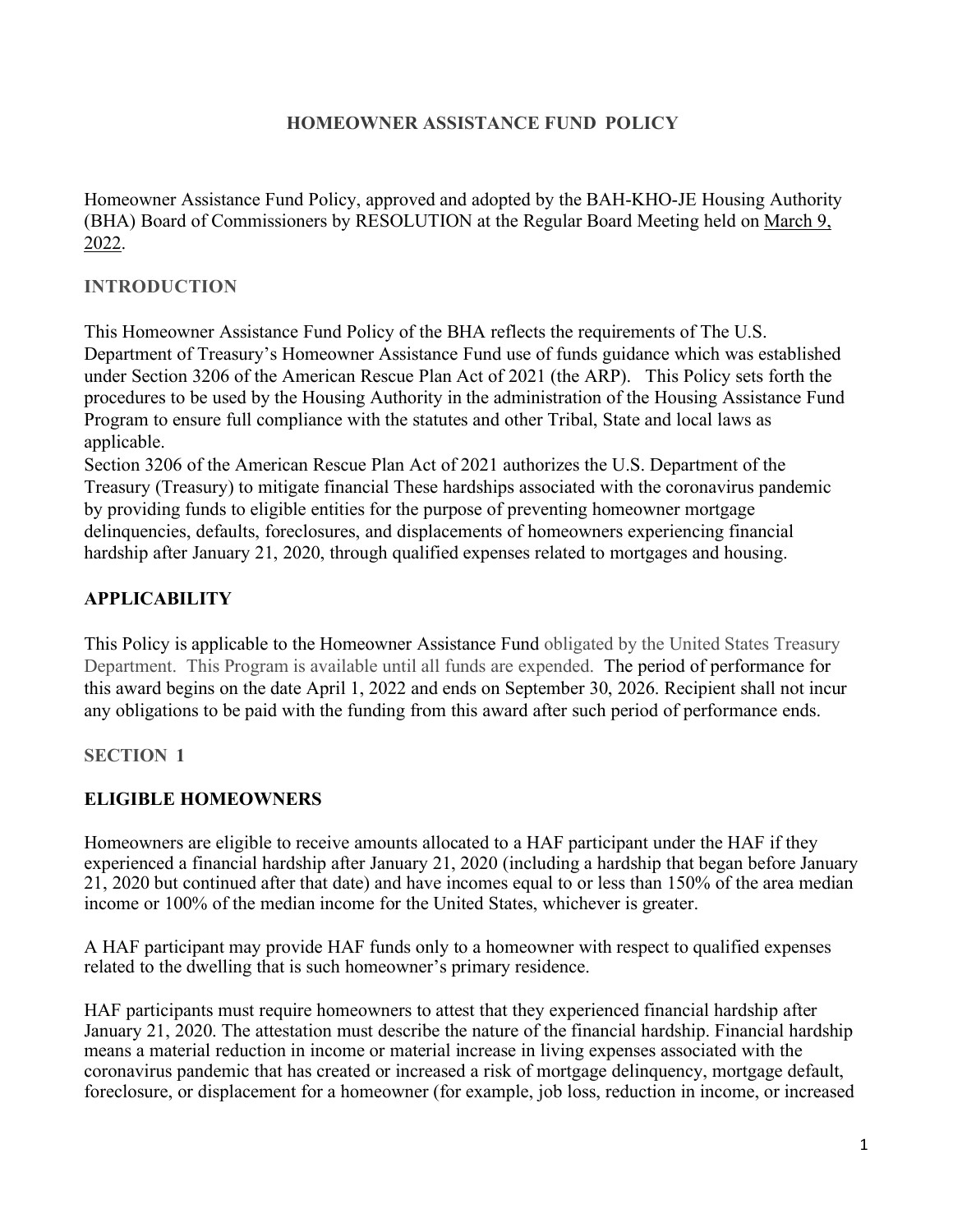costs due to healthcare or the need to care for a family member).

The HAF does not preclude Tribes or TDHEs from providing assistance to members, or individuals otherwise eligible for HAF, who reside outside the tribal government's geographic jurisdiction.

Iowa Tribe of Oklahoma Members will be given preference in the application process followed by Native American with documentation of Certificate of Degree of Indian Blood (CDIB), and then all other eligible applicants that meet the following criteria:

The Iowa Tribe of Oklahoma will prioritize applications of eligible households satisfying the following conditions:

Income of household shall not exceed 100% of the U.S. Median Income as defined by the Homeowner Assistance Fund Income Limit Summary.

Bah-Kho-Je Housing Authority, in its sole decision, can adjust the order in which Applicants are served to ensure that not less than 60% of the funding made available to BKJ Housing Authority is used from homeowners having incomes equal to or less than 100% of the area median income or equal to or less than 100% of the median income for the United States, whichever is greater.

# **SECTION II**

### **INCOME DETERMINATION**

Applicants must provide the following:

- Household annual income for 2021, OR
- Confirmation of the monthly income that the household is receiving at the time of application.

Documents used to fulfill this requirement include wage statements, unemployment compensation, tax returns and all other sources of earned and unearned income.

To qualify with monthly income eligibility the applicant must provide proof 2 months of prior income to confirm current monthly income.

Definition of Income: With respect to each household applying for assistance, grantees may choose between using HUD's definition of "annual income" in 24 CFR 5.6091 and using adjusted gross income as defined for purposes of reporting under Internal Revenue Service Form 1040 series for individual federal annual income tax purposes. Methods for Income Determination: The Act provides that grantees may determine income eligibility based on either (i) the household's total income for calendar year 2020, or (ii) sufficient confirmation of the household's monthly income at the time of application, as determined by the Secretary of the Treasury (Secretary). If a grantee uses a household's monthly income to determine eligibility, the grantee should review the monthly income information provided at the time of application and extrapolate over a 12-month period to determine whether household income exceeds 150% percent of area median income. For example, if the applicant provides income information for two months, the grantee should multiply it by six to determine the annual amount. If a household qualifies based on monthly income, the grantee must redetermine the household income eligibility every three months for the duration of assistance. Documentation of Income Determination: Grantees must have a